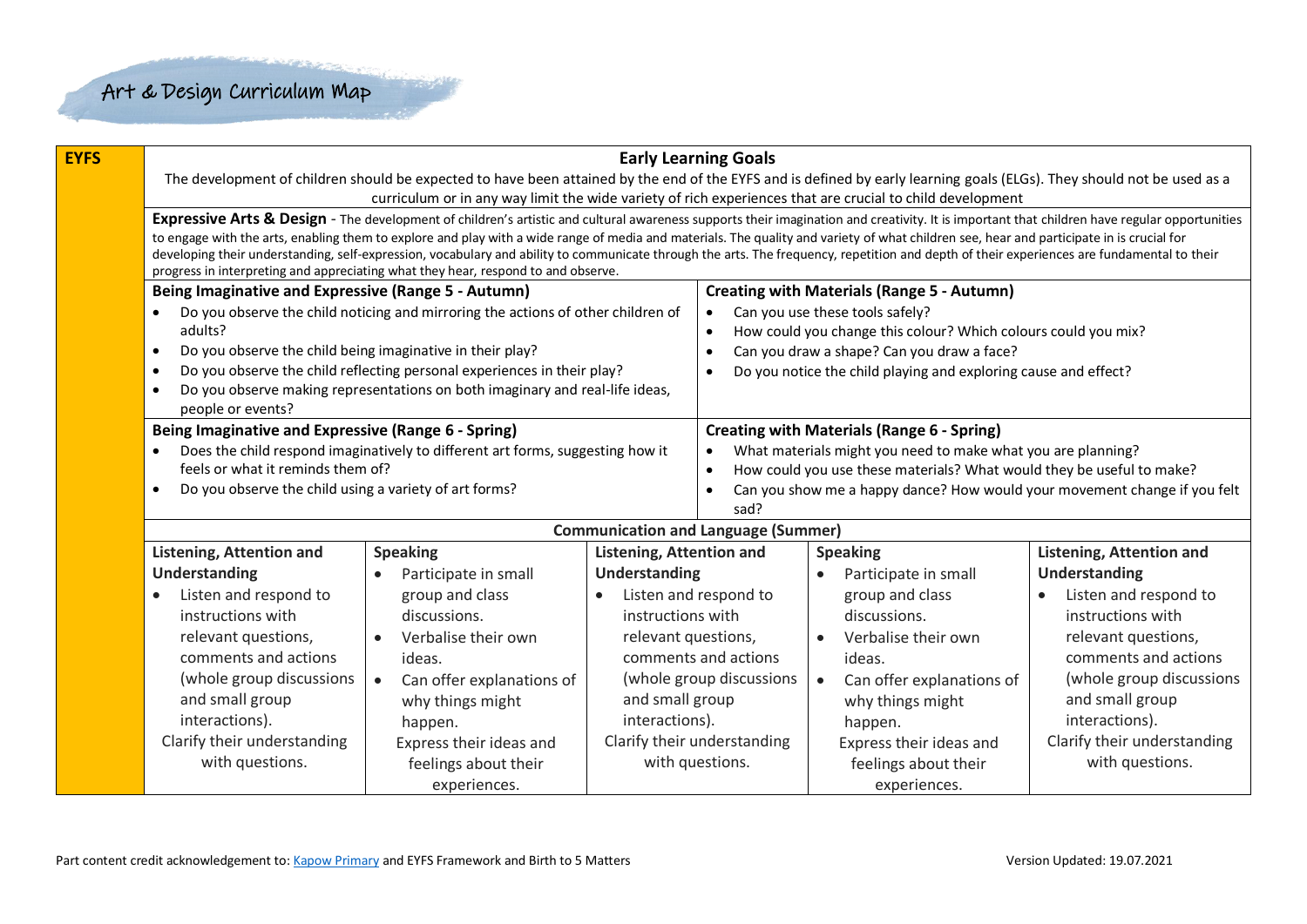|                      |                                                                |                 | Year 1                                                                                                                                                                                                                                                                                                                            | Year <sub>2</sub>                                                                                                                                                                                                                                                                                                          | Year <sub>3</sub>                                                                                                                                                                                                                                                                                                                                                                                                       | Year 4                                                                                                                                                                                                                                                                                                                                                                    | Year <sub>5</sub>                                                                                                                                                                                                                                                            | Year <sub>6</sub>                                                                                                                                                                                                                                                                                                                                            |
|----------------------|----------------------------------------------------------------|-----------------|-----------------------------------------------------------------------------------------------------------------------------------------------------------------------------------------------------------------------------------------------------------------------------------------------------------------------------------|----------------------------------------------------------------------------------------------------------------------------------------------------------------------------------------------------------------------------------------------------------------------------------------------------------------------------|-------------------------------------------------------------------------------------------------------------------------------------------------------------------------------------------------------------------------------------------------------------------------------------------------------------------------------------------------------------------------------------------------------------------------|---------------------------------------------------------------------------------------------------------------------------------------------------------------------------------------------------------------------------------------------------------------------------------------------------------------------------------------------------------------------------|------------------------------------------------------------------------------------------------------------------------------------------------------------------------------------------------------------------------------------------------------------------------------|--------------------------------------------------------------------------------------------------------------------------------------------------------------------------------------------------------------------------------------------------------------------------------------------------------------------------------------------------------------|
|                      |                                                                |                 | By the end of year                                                                                                                                                                                                                                                                                                                | By the end of year 2                                                                                                                                                                                                                                                                                                       | By the end of year 3                                                                                                                                                                                                                                                                                                                                                                                                    | By the end of year 4 pupils                                                                                                                                                                                                                                                                                                                                               | By the end of year 5                                                                                                                                                                                                                                                         | By the end of year 6 pupils                                                                                                                                                                                                                                                                                                                                  |
|                      | <b>TI ACADEMY TRUST</b>                                        |                 | 1 pupils will have                                                                                                                                                                                                                                                                                                                | pupils will have had the                                                                                                                                                                                                                                                                                                   | pupils will have had the                                                                                                                                                                                                                                                                                                                                                                                                | will have had the                                                                                                                                                                                                                                                                                                                                                         | pupils will have had the                                                                                                                                                                                                                                                     | will have had the                                                                                                                                                                                                                                                                                                                                            |
|                      |                                                                | had the         | opportunity to:                                                                                                                                                                                                                                                                                                                   | opportunity to:                                                                                                                                                                                                                                                                                                            | opportunity to:                                                                                                                                                                                                                                                                                                                                                                                                         | opportunity to:                                                                                                                                                                                                                                                                                                                                                           | opportunity to:                                                                                                                                                                                                                                                              |                                                                                                                                                                                                                                                                                                                                                              |
|                      |                                                                |                 | opportunity to:                                                                                                                                                                                                                                                                                                                   |                                                                                                                                                                                                                                                                                                                            |                                                                                                                                                                                                                                                                                                                                                                                                                         |                                                                                                                                                                                                                                                                                                                                                                           |                                                                                                                                                                                                                                                                              |                                                                                                                                                                                                                                                                                                                                                              |
| <b>Making Skills</b> | <b>Drawing</b>                                                 |                 | Explore mark                                                                                                                                                                                                                                                                                                                      | Explore drawing                                                                                                                                                                                                                                                                                                            | Develop drawing skills by                                                                                                                                                                                                                                                                                                                                                                                               | Draw still life from                                                                                                                                                                                                                                                                                                                                                      | Further develop                                                                                                                                                                                                                                                              | Learn and apply new                                                                                                                                                                                                                                                                                                                                          |
| (Procedural          |                                                                | making,         | techniques, begin to                                                                                                                                                                                                                                                                                                              | drawing from direct                                                                                                                                                                                                                                                                                                        | observation and for mark                                                                                                                                                                                                                                                                                                                                                                                                | drawing from                                                                                                                                                                                                                                                                                                                                                              | drawing techniques such                                                                                                                                                                                                                                                      |                                                                                                                                                                                                                                                                                                                                                              |
| Knowledge)           |                                                                | experiment with | apply tone to describe                                                                                                                                                                                                                                                                                                            | observation, applying and                                                                                                                                                                                                                                                                                                  | making. Further develop                                                                                                                                                                                                                                                                                                                                                                                                 | observation. Draw                                                                                                                                                                                                                                                                                                                                                         | as negative drawing,                                                                                                                                                                                                                                                         |                                                                                                                                                                                                                                                                                                                                                              |
|                      |                                                                |                 | drawing lines and                                                                                                                                                                                                                                                                                                                 | form, develop skill and                                                                                                                                                                                                                                                                                                    | using geometry and tonal                                                                                                                                                                                                                                                                                                                                                                                                | understanding of geometry                                                                                                                                                                                                                                                                                                                                                 | using perspective,                                                                                                                                                                                                                                                           | expression, sketching and                                                                                                                                                                                                                                                                                                                                    |
|                      |                                                                |                 | use 2D shapes to                                                                                                                                                                                                                                                                                                                  | control with a range of                                                                                                                                                                                                                                                                                                    | shading when drawing.                                                                                                                                                                                                                                                                                                                                                                                                   | and mathematical                                                                                                                                                                                                                                                                                                                                                          | mathematical                                                                                                                                                                                                                                                                 | still life                                                                                                                                                                                                                                                                                                                                                   |
|                      |                                                                |                 | draw.                                                                                                                                                                                                                                                                                                                             | drawing materials.                                                                                                                                                                                                                                                                                                         | Use a range of drawing                                                                                                                                                                                                                                                                                                                                                                                                  | proportion when drawing                                                                                                                                                                                                                                                                                                                                                   | processes, design,                                                                                                                                                                                                                                                           |                                                                                                                                                                                                                                                                                                                                                              |
|                      |                                                                |                 |                                                                                                                                                                                                                                                                                                                                   |                                                                                                                                                                                                                                                                                                                            | media.                                                                                                                                                                                                                                                                                                                                                                                                                  |                                                                                                                                                                                                                                                                                                                                                                           | detail and line                                                                                                                                                                                                                                                              |                                                                                                                                                                                                                                                                                                                                                              |
|                      | Painting                                                       |                 | Develop skill and                                                                                                                                                                                                                                                                                                                 | Further improve skill                                                                                                                                                                                                                                                                                                      | Increase skill and control                                                                                                                                                                                                                                                                                                                                                                                              | Develop skill and control                                                                                                                                                                                                                                                                                                                                                 | Control brush strokes                                                                                                                                                                                                                                                        | Paint with greater skill and                                                                                                                                                                                                                                                                                                                                 |
|                      |                                                                |                 | control when                                                                                                                                                                                                                                                                                                                      | and control when                                                                                                                                                                                                                                                                                                           | when painting. Apply                                                                                                                                                                                                                                                                                                                                                                                                    | when painting. Paint with                                                                                                                                                                                                                                                                                                                                                 | and apply tints and                                                                                                                                                                                                                                                          | control, applying tonal                                                                                                                                                                                                                                                                                                                                      |
|                      |                                                                |                 | painting. Paint                                                                                                                                                                                                                                                                                                                   | painting. Paint with                                                                                                                                                                                                                                                                                                       | greater expression and                                                                                                                                                                                                                                                                                                                                                                                                  | expression. Analyse                                                                                                                                                                                                                                                                                                                                                       | shades when painting.                                                                                                                                                                                                                                                        | techniques and more                                                                                                                                                                                                                                                                                                                                          |
|                      |                                                                |                 | with expression.                                                                                                                                                                                                                                                                                                                  | creativity and                                                                                                                                                                                                                                                                                                             | creativity to own                                                                                                                                                                                                                                                                                                                                                                                                       | painting by artists.                                                                                                                                                                                                                                                                                                                                                      | Paint with greater skill                                                                                                                                                                                                                                                     | complex colour theory to                                                                                                                                                                                                                                                                                                                                     |
|                      |                                                                |                 |                                                                                                                                                                                                                                                                                                                                   | expression.                                                                                                                                                                                                                                                                                                                | paintings.                                                                                                                                                                                                                                                                                                                                                                                                              |                                                                                                                                                                                                                                                                                                                                                                           | and expression.                                                                                                                                                                                                                                                              | own work.                                                                                                                                                                                                                                                                                                                                                    |
|                      | Craft, design,                                                 |                 | Learn a range of                                                                                                                                                                                                                                                                                                                  | Use a range of                                                                                                                                                                                                                                                                                                             | Use materials such as                                                                                                                                                                                                                                                                                                                                                                                                   | Make art from recycled                                                                                                                                                                                                                                                                                                                                                    | Create mixed media art                                                                                                                                                                                                                                                       | Create and make repeat                                                                                                                                                                                                                                                                                                                                       |
|                      | materials and                                                  |                 | materials and                                                                                                                                                                                                                                                                                                                     | materials to design and                                                                                                                                                                                                                                                                                                    | paper weaving and other                                                                                                                                                                                                                                                                                                                                                                                                 | materials, create                                                                                                                                                                                                                                                                                                                                                         | using a range of                                                                                                                                                                                                                                                             | patterns using printing                                                                                                                                                                                                                                                                                                                                      |
| techniques           |                                                                |                 |                                                                                                                                                                                                                                                                                                                                   |                                                                                                                                                                                                                                                                                                                            |                                                                                                                                                                                                                                                                                                                                                                                                                         | sculptures, create using a                                                                                                                                                                                                                                                                                                                                                |                                                                                                                                                                                                                                                                              |                                                                                                                                                                                                                                                                                                                                                              |
|                      |                                                                |                 |                                                                                                                                                                                                                                                                                                                                   |                                                                                                                                                                                                                                                                                                                            |                                                                                                                                                                                                                                                                                                                                                                                                                         |                                                                                                                                                                                                                                                                                                                                                                           |                                                                                                                                                                                                                                                                              |                                                                                                                                                                                                                                                                                                                                                              |
|                      |                                                                |                 | printing and                                                                                                                                                                                                                                                                                                                      |                                                                                                                                                                                                                                                                                                                            |                                                                                                                                                                                                                                                                                                                                                                                                                         |                                                                                                                                                                                                                                                                                                                                                                           |                                                                                                                                                                                                                                                                              | forms.                                                                                                                                                                                                                                                                                                                                                       |
|                      |                                                                |                 |                                                                                                                                                                                                                                                                                                                                   |                                                                                                                                                                                                                                                                                                                            |                                                                                                                                                                                                                                                                                                                                                                                                                         |                                                                                                                                                                                                                                                                                                                                                                           |                                                                                                                                                                                                                                                                              |                                                                                                                                                                                                                                                                                                                                                              |
|                      |                                                                |                 |                                                                                                                                                                                                                                                                                                                                   |                                                                                                                                                                                                                                                                                                                            |                                                                                                                                                                                                                                                                                                                                                                                                                         |                                                                                                                                                                                                                                                                                                                                                                           |                                                                                                                                                                                                                                                                              |                                                                                                                                                                                                                                                                                                                                                              |
|                      |                                                                |                 |                                                                                                                                                                                                                                                                                                                                   |                                                                                                                                                                                                                                                                                                                            |                                                                                                                                                                                                                                                                                                                                                                                                                         |                                                                                                                                                                                                                                                                                                                                                                           |                                                                                                                                                                                                                                                                              |                                                                                                                                                                                                                                                                                                                                                              |
|                      |                                                                |                 |                                                                                                                                                                                                                                                                                                                                   |                                                                                                                                                                                                                                                                                                                            |                                                                                                                                                                                                                                                                                                                                                                                                                         |                                                                                                                                                                                                                                                                                                                                                                           |                                                                                                                                                                                                                                                                              |                                                                                                                                                                                                                                                                                                                                                              |
|                      |                                                                |                 |                                                                                                                                                                                                                                                                                                                                   |                                                                                                                                                                                                                                                                                                                            |                                                                                                                                                                                                                                                                                                                                                                                                                         |                                                                                                                                                                                                                                                                                                                                                                           |                                                                                                                                                                                                                                                                              |                                                                                                                                                                                                                                                                                                                                                              |
|                      |                                                                |                 |                                                                                                                                                                                                                                                                                                                                   |                                                                                                                                                                                                                                                                                                                            |                                                                                                                                                                                                                                                                                                                                                                                                                         |                                                                                                                                                                                                                                                                                                                                                                           |                                                                                                                                                                                                                                                                              |                                                                                                                                                                                                                                                                                                                                                              |
|                      |                                                                |                 |                                                                                                                                                                                                                                                                                                                                   |                                                                                                                                                                                                                                                                                                                            |                                                                                                                                                                                                                                                                                                                                                                                                                         |                                                                                                                                                                                                                                                                                                                                                                           |                                                                                                                                                                                                                                                                              |                                                                                                                                                                                                                                                                                                                                                              |
|                      |                                                                |                 |                                                                                                                                                                                                                                                                                                                                   |                                                                                                                                                                                                                                                                                                                            |                                                                                                                                                                                                                                                                                                                                                                                                                         |                                                                                                                                                                                                                                                                                                                                                                           |                                                                                                                                                                                                                                                                              |                                                                                                                                                                                                                                                                                                                                                              |
|                      |                                                                |                 |                                                                                                                                                                                                                                                                                                                                   |                                                                                                                                                                                                                                                                                                                            |                                                                                                                                                                                                                                                                                                                                                                                                                         |                                                                                                                                                                                                                                                                                                                                                                           |                                                                                                                                                                                                                                                                              |                                                                                                                                                                                                                                                                                                                                                              |
|                      |                                                                |                 |                                                                                                                                                                                                                                                                                                                                   |                                                                                                                                                                                                                                                                                                                            |                                                                                                                                                                                                                                                                                                                                                                                                                         |                                                                                                                                                                                                                                                                                                                                                                           |                                                                                                                                                                                                                                                                              |                                                                                                                                                                                                                                                                                                                                                              |
|                      |                                                                |                 |                                                                                                                                                                                                                                                                                                                                   |                                                                                                                                                                                                                                                                                                                            |                                                                                                                                                                                                                                                                                                                                                                                                                         |                                                                                                                                                                                                                                                                                                                                                                           |                                                                                                                                                                                                                                                                              |                                                                                                                                                                                                                                                                                                                                                              |
|                      |                                                                |                 |                                                                                                                                                                                                                                                                                                                                   |                                                                                                                                                                                                                                                                                                                            |                                                                                                                                                                                                                                                                                                                                                                                                                         |                                                                                                                                                                                                                                                                                                                                                                           |                                                                                                                                                                                                                                                                              |                                                                                                                                                                                                                                                                                                                                                              |
|                      |                                                                |                 |                                                                                                                                                                                                                                                                                                                                   |                                                                                                                                                                                                                                                                                                                            |                                                                                                                                                                                                                                                                                                                                                                                                                         |                                                                                                                                                                                                                                                                                                                                                                           |                                                                                                                                                                                                                                                                              |                                                                                                                                                                                                                                                                                                                                                              |
|                      |                                                                |                 |                                                                                                                                                                                                                                                                                                                                   |                                                                                                                                                                                                                                                                                                                            |                                                                                                                                                                                                                                                                                                                                                                                                                         |                                                                                                                                                                                                                                                                                                                                                                           |                                                                                                                                                                                                                                                                              |                                                                                                                                                                                                                                                                                                                                                              |
|                      |                                                                |                 |                                                                                                                                                                                                                                                                                                                                   |                                                                                                                                                                                                                                                                                                                            |                                                                                                                                                                                                                                                                                                                                                                                                                         |                                                                                                                                                                                                                                                                                                                                                                           |                                                                                                                                                                                                                                                                              |                                                                                                                                                                                                                                                                                                                                                              |
|                      |                                                                |                 |                                                                                                                                                                                                                                                                                                                                   |                                                                                                                                                                                                                                                                                                                            |                                                                                                                                                                                                                                                                                                                                                                                                                         |                                                                                                                                                                                                                                                                                                                                                                           |                                                                                                                                                                                                                                                                              |                                                                                                                                                                                                                                                                                                                                                              |
|                      |                                                                |                 |                                                                                                                                                                                                                                                                                                                                   |                                                                                                                                                                                                                                                                                                                            |                                                                                                                                                                                                                                                                                                                                                                                                                         |                                                                                                                                                                                                                                                                                                                                                                           |                                                                                                                                                                                                                                                                              |                                                                                                                                                                                                                                                                                                                                                              |
|                      | <b>Knowing</b><br>and<br>applying<br>the<br>formal<br>elements | Colour<br>Form  | techniques such<br>as clay-etching,<br>collage.<br>Remember the<br>primary colours<br>and how to mix<br>them to create<br>secondary<br>colours. Create<br>shades of a colour<br>and choose and<br>justify colours for<br>purpose.<br>Learn about form<br>and space<br>through making<br>sculptures and<br>developing<br>language. | make products<br>including craft,<br>weaving, printmaking,<br>sculpture and clay<br>Mix, apply and refine<br>colour mixing for<br>purpose. Describe their<br>colour selections.<br>Extend their practical<br>ability to create 3D<br>sculptural forms and<br>begin to understand<br>how to represent form<br>when drawing. | craft skills to design and<br>make products. Start to<br>look at architectural skills<br>in design.<br>Increase awareness and<br>understanding of mixing<br>and applying colour,<br>including use of natural<br>pigments. Use aspects of<br>colour such as tints and<br>shades, for different<br>purposes.<br>Further develop their<br>ability to describe 3D<br>form in a range of<br>materials, including<br>drawing. | range of materials. Learn<br>how to display and present<br>work<br>Analyse and describe colour<br>and painting techniques in<br>artist's work. Use colour to<br>add depth and light to<br>work.<br>Develop their ability to<br>describe and model form in<br>3D using a range of<br>materials. Analyse and<br>describe how artists use<br>and apply form in their<br>work | materials. Select<br>materials for a purpose.<br>Understand design in<br>architecture.<br>Select and mix more<br>complex colours to<br>depict thoughts and<br>feelings<br>Further extend their<br>ability to describe and<br>model form in 3D using<br>a range of materials. | techniques, create digital<br>art and 3D sculptural<br>Mix and apply colours to<br>represent still life objects<br>from observation. Express<br>feelings and emotions<br>through colour. Study<br>colours used by<br>Impressionist painters.<br>Express and articulate a<br>personal message through<br>sculpture. Analyse and<br>study artists' use of form |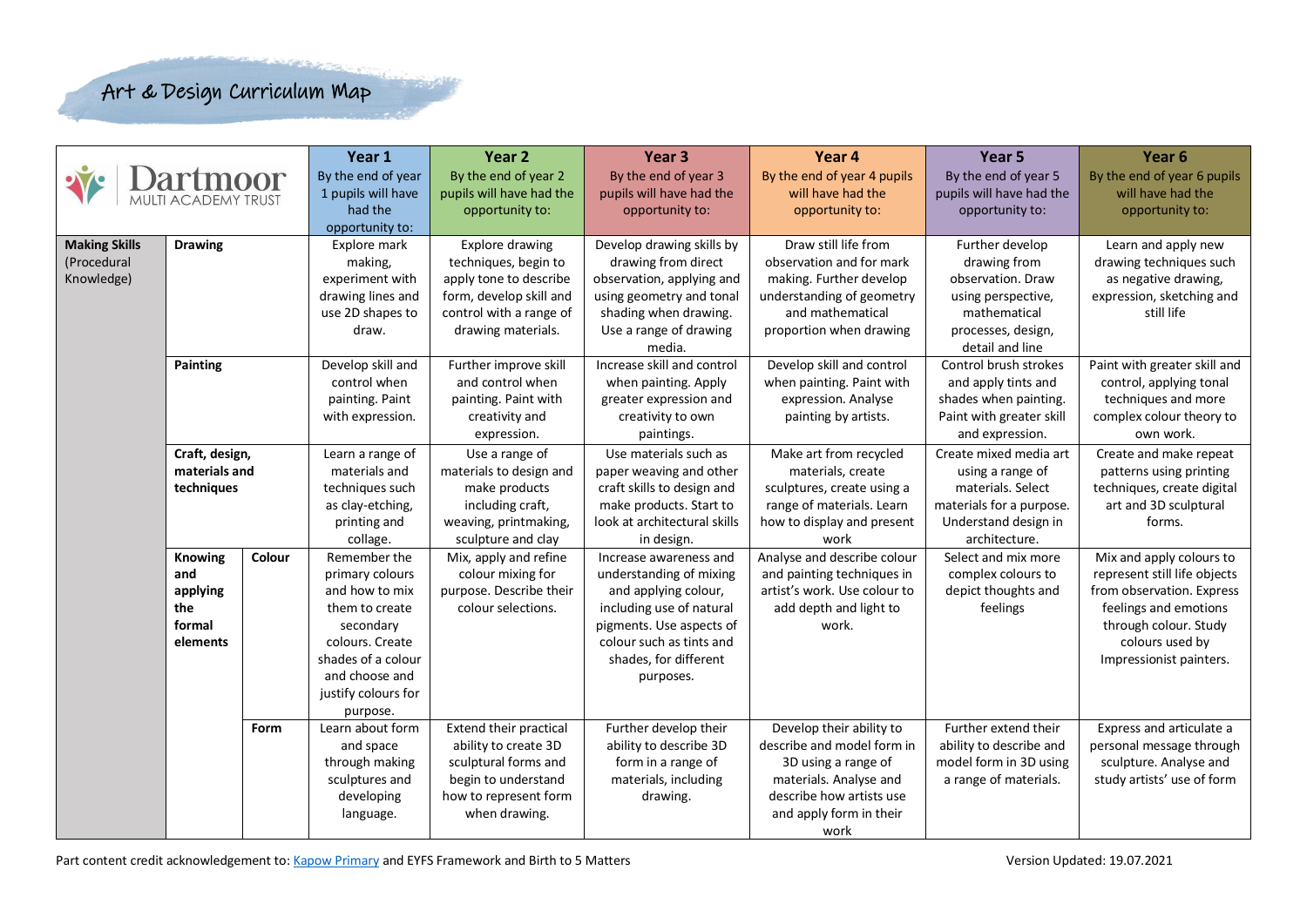| Year 1<br>Year 2<br>Year <sub>3</sub><br>Year 4<br>Year 5                                                                                                                                                                          | Year <sub>6</sub>                           |
|------------------------------------------------------------------------------------------------------------------------------------------------------------------------------------------------------------------------------------|---------------------------------------------|
| By the end of year<br>By the end of year 2<br>By the end of year 3<br>By the end of year 4 pupils<br>By the end of year 5                                                                                                          | By the end of year 6 pupils                 |
| 1 pupils will have<br>pupils will have had the<br>pupils will have had the<br>pupils will have had the<br>will have had the<br>MULTI ACADEMY TRUST                                                                                 | will have had the                           |
| had the<br>opportunity to:<br>opportunity to:<br>opportunity to:<br>opportunity to:                                                                                                                                                | opportunity to:                             |
| opportunity to:                                                                                                                                                                                                                    |                                             |
| <b>Making Skills</b><br><b>Knowing</b><br>Line<br>Use, express and<br>Draw lines with<br>Express and describe<br>Learn and apply symmetry<br>Extend and develop a                                                                  | Deepen knowledge and                        |
| (Procedural<br>experiment with<br>increased skill and<br>organic and geometric<br>to draw accurate shapes.<br>greater understanding<br>and                                                                                         | understanding of using line                 |
| confidence. Use line for<br>forms through different<br>Analyse and describe how<br>of applying expression<br>Knowledge)<br>applying<br>line for purpose,                                                                           | when drawing portraits.                     |
| artists use line in their<br>then use<br>drawing texture.<br>types of line.<br>when using line.<br>the                                                                                                                             | Develop greater skill and                   |
| work.<br>formal<br>appropriate                                                                                                                                                                                                     | control. Study and apply                    |
| elements<br>language to                                                                                                                                                                                                            | the techniques of other                     |
| describe lines.                                                                                                                                                                                                                    | artists.                                    |
| Construct a variety of<br>Create original designs for<br>Pattern<br>Learn a range of<br>Construct patterns<br>Understand                                                                                                           | Represent feelings and                      |
| patterns through craft<br>patterns using geometric<br>through various<br>techniques to make<br>patterns in                                                                                                                         | emotions through                            |
| methods. Further develop<br>nature, design<br>repeating and non-<br>repeating shapes. Analyse<br>methods to develop                                                                                                                | patterns. Create                            |
| and make<br>knowledge and<br>and describe how other<br>their understanding.<br>repeating patterns.                                                                                                                                 | sophisticated artwork                       |
| Identify natural and<br>understanding of pattern.<br>patterns in a<br>artists use pattern.                                                                                                                                         | using their knowledge of                    |
| range of<br>man-made patterns.                                                                                                                                                                                                     | pattern.                                    |
| Create patterns of their<br>materials.                                                                                                                                                                                             |                                             |
| own.                                                                                                                                                                                                                               |                                             |
| Identify, describe<br>Compose geometric<br>Identify, draw and label<br>Shape<br>Create compositions using<br>Composing original                                                                                                    | Fluently sketch key shapes                  |
| and use shape for<br>designs by adapting the<br>shapes within images and<br>mathematical shapes.<br>designs by adapting and                                                                                                        | of objects when drawing.                    |
| work of other artists to<br>objects. Create and form<br>Analyse and describe the<br>synthesising the work<br>purpose.                                                                                                              | Create abstract                             |
| shapes from 3D<br>use of shape in artist's<br>of others. Analyse and<br>suit their own ideas.                                                                                                                                      | compositions using                          |
| materials.<br>work.<br>evaluate artists' use of                                                                                                                                                                                    | knowledge of other artists'                 |
| shape.                                                                                                                                                                                                                             | work.                                       |
| Identify and describe<br>Analyse and describe<br>Use a range of materials to<br>Use materials to<br>Develop understanding<br><b>Texture</b>                                                                                        | Understand how artists                      |
| texture within artists'<br>different textures.<br>express complex textures.<br>of texture through<br>create textures                                                                                                               | manipulate materials to                     |
| Select and use<br>practical making<br>work                                                                                                                                                                                         | create texture.                             |
| appropriate materials<br>activities.                                                                                                                                                                                               |                                             |
| to create textures.                                                                                                                                                                                                                |                                             |
| <b>Sketchbooks</b><br>To use<br>To use sketchbooks<br>To use sketchbooks to<br>Use sketchbooks for<br>Develop ideas through<br>Generating                                                                                          | Make personal                               |
| sketchbooks<br>sketches, enhance<br>Use sketchbooks<br>more effectively<br>generate ideas and<br>planning and refining work,<br>Ideas                                                                                              | investigations and record                   |
| throughout the year<br>through teacher<br>through further teacher<br>record thoughts and<br>to record observations and<br>knowledge, skill and<br>(conceptual<br>observations. Make                                                | observations in<br>sketchbooks. Record      |
| Knowledge)<br>to record rough ideas<br>modelling. Use<br>ideas and developing skill<br>modelling. Use<br>technique using<br>Explore ideas<br>sketchbooks to<br>sketchbooks to record<br>records of visual<br>experimental media in | experiments with media                      |
| and experiments<br>and technique.<br>and feelings<br>thoughts and ideas and<br>sketchbooks.                                                                                                                                        |                                             |
| record thoughts<br>experiments.<br>and experiences<br>and ideas and to<br>to experiment with                                                                                                                                       | and try out new<br>techniques and processes |
|                                                                                                                                                                                                                                    | in sketchbooks.                             |
| experiment with<br>materials.<br>materials                                                                                                                                                                                         |                                             |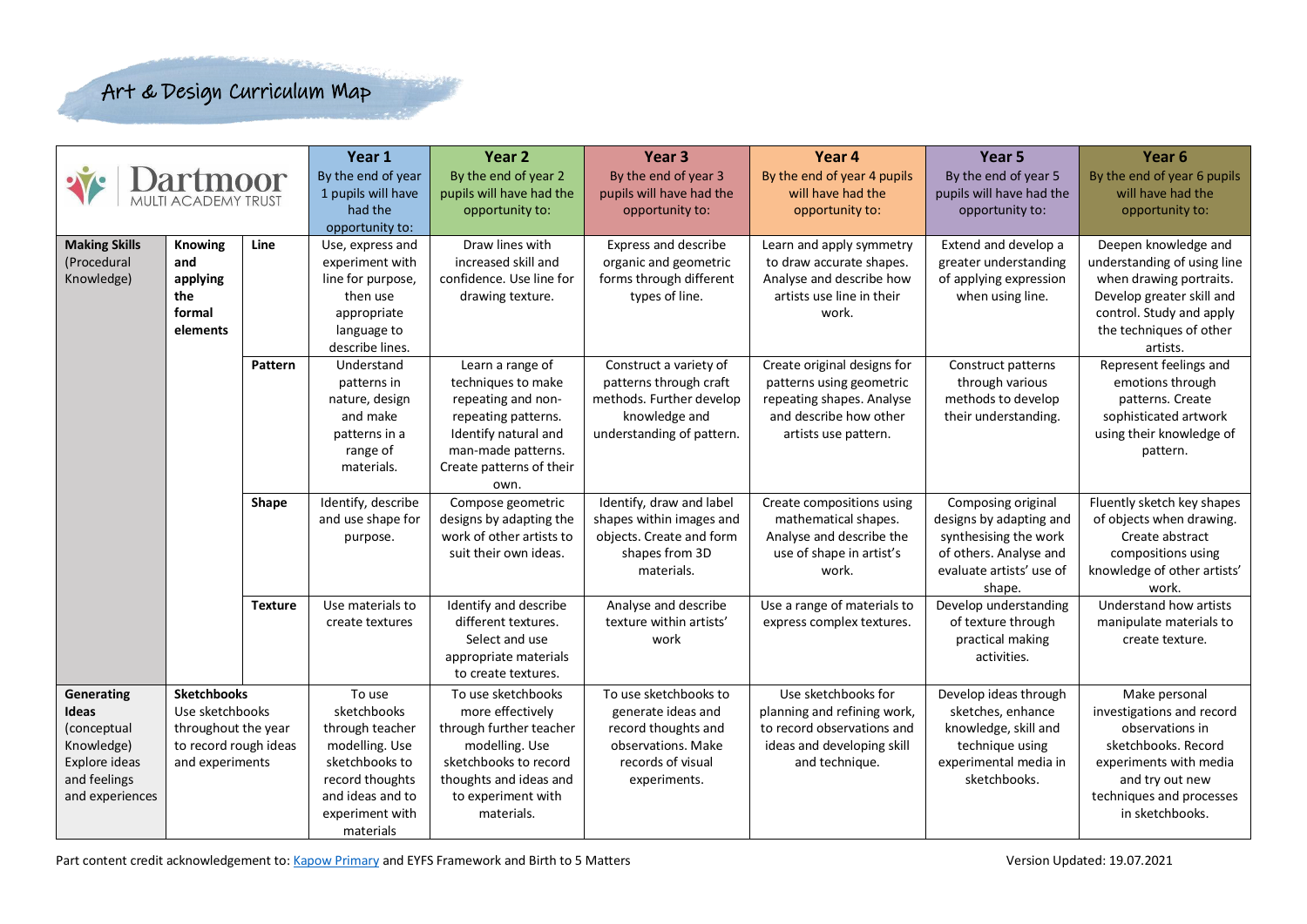|                                                                                                                                                                  | <b>MULTI ACADEMY TRUST</b>                                                              | Year 1<br>By the end of year<br>1 pupils will have<br>had the<br>opportunity to:                                                                                                                                                             | Year 2<br>By the end of year 2<br>pupils will have had the<br>opportunity to:                                                                                               | Year <sub>3</sub><br>By the end of year 3<br>pupils will have had the<br>opportunity to:                                                                                                | Year 4<br>By the end of year 4 pupils<br>will have had the<br>opportunity to:                                                                                                                                             | Year 5<br>By the end of year 5<br>pupils will have had the<br>opportunity to:                                                                                                                                   | Year <sub>6</sub><br>By the end of year 6 pupils<br>will have had the<br>opportunity to:                                                                                                                                                                                                                    |
|------------------------------------------------------------------------------------------------------------------------------------------------------------------|-----------------------------------------------------------------------------------------|----------------------------------------------------------------------------------------------------------------------------------------------------------------------------------------------------------------------------------------------|-----------------------------------------------------------------------------------------------------------------------------------------------------------------------------|-----------------------------------------------------------------------------------------------------------------------------------------------------------------------------------------|---------------------------------------------------------------------------------------------------------------------------------------------------------------------------------------------------------------------------|-----------------------------------------------------------------------------------------------------------------------------------------------------------------------------------------------------------------|-------------------------------------------------------------------------------------------------------------------------------------------------------------------------------------------------------------------------------------------------------------------------------------------------------------|
| Generating<br>Ideas<br>(conceptual<br>Knowledge)<br>Explore ideas<br>and feelings<br>and experiences                                                             | <b>Creating Original</b><br><b>Artwork</b>                                              | Explore and<br>create ideas for<br>purposes and<br>intentions                                                                                                                                                                                | Use artist sources to<br>develop their own<br>original artwork.<br>Gaining inspiration for<br>artwork from the<br>natural world.                                            | Create personal artwork<br>using the artwork of<br>others to stimulate them.                                                                                                            | Use literary sources to<br>inspire art. Express<br>thoughts and feelings<br>through the tactile creation<br>of art. Manipulate materials<br>to achieve desired effects.<br>Represent ideas from<br>multiple perspectives. | Express thoughts and<br>feelings about familiar<br>products. Design new<br>architectural forms,<br>design and invent new<br>products, link artwork<br>to literary sources.<br>Create and invent for<br>purposes | Develop personal,<br>imaginative responses to a<br>theme. Produce personal<br>interpretations of<br>cherished objects, show<br>thoughts and feelings<br>through pattern, create<br>imaginative 3D forms to<br>create meaning. Express<br>ideas about art through<br>messages, graphics, text<br>and images. |
| <b>Knowledge</b><br>(Factual<br>Knowledge)<br>Learn about<br>great artists and<br>craft and<br>design. Learn<br>how artists use<br>the formal<br>elements of art | Artists, craft persons,<br>designers and<br>architecture                                | Study the work of<br>the artists:<br><b>Piet Mondrian</b><br><b>Beatriz Millhazes</b><br><b>Bridget Riley</b><br><b>Orla Kiely</b><br><b>Claude Monet</b><br><b>Katsushika</b><br>Hokusai<br><b>Valeriane Leblond</b><br><b>Mister Finch</b> | Study the work of the<br>artists:<br>Cori Dantini<br><b>Clarice Cliff</b><br><b>Andy Goldsworthy</b><br><b>Henri Matisse</b><br><b>Jo Taylor</b><br><b>Vincent Van Gogh</b> | Study the work of the<br>artists:<br><b>James Rizzi</b><br><b>MC</b> Escher<br><b>Charles Rennie</b><br>Mackintosh<br><b>Alexander Calder</b><br>Jo Taylor                              | Study the work of the<br>artists:<br><b>William Morris</b><br>Luz Perez Ojeda<br><b>Paul Cezanne</b>                                                                                                                      | Study the work of the<br>artists:<br><b>Gustave Galliebotte</b><br><b>Louise Bourgeois</b><br>Friedenscreich<br>Hunderwasser                                                                                    | Study the work of the<br>artists:<br><b>Sandra Silberzweig</b><br>Georgia O'Keeffe<br><b>Claude Monet</b><br><b>MC</b> Escher<br><b>Joan Miro</b><br><b>Pablo Picasso</b>                                                                                                                                   |
| <b>Evaluation</b><br>(Metacognitive<br>knowledge)<br>Evaluate and<br>analyse own<br>and others<br>work                                                           | <b>Identify similarities</b><br>and differences to<br>others' work<br><b>Reflecting</b> | Recognise and<br>describe key<br>features of their<br>own and other's<br>work.<br>Describe what<br>they feel about<br>their work and<br>the art of others.                                                                                   | Compare other's work,<br>identifying similarities<br>and differences<br>Describe choices and<br>preferences using the<br>language of art                                    | Discuss own and other's<br>work using an<br>increasingly sophisticated<br>use of art language<br>(formal elements).<br>Reflecting on their own<br>work in order to make<br>improvements | Build a more complex<br>vocabulary when discussing<br>your own and others' art<br>Use their own and other's<br>opinion of work to identify<br>areas of improvement.                                                       | Develop a greater<br>understanding of<br>vocabulary when<br>discussing their own<br>and others' work.<br>Regularly analysing and<br>reflecting on their<br>intentions and choices.                              | Use the language of art<br>with greater sophistication<br>when discussing own and<br>others art<br>Give reasoned evaluations<br>of their own and others<br>work which takes account<br>of context and intention.                                                                                            |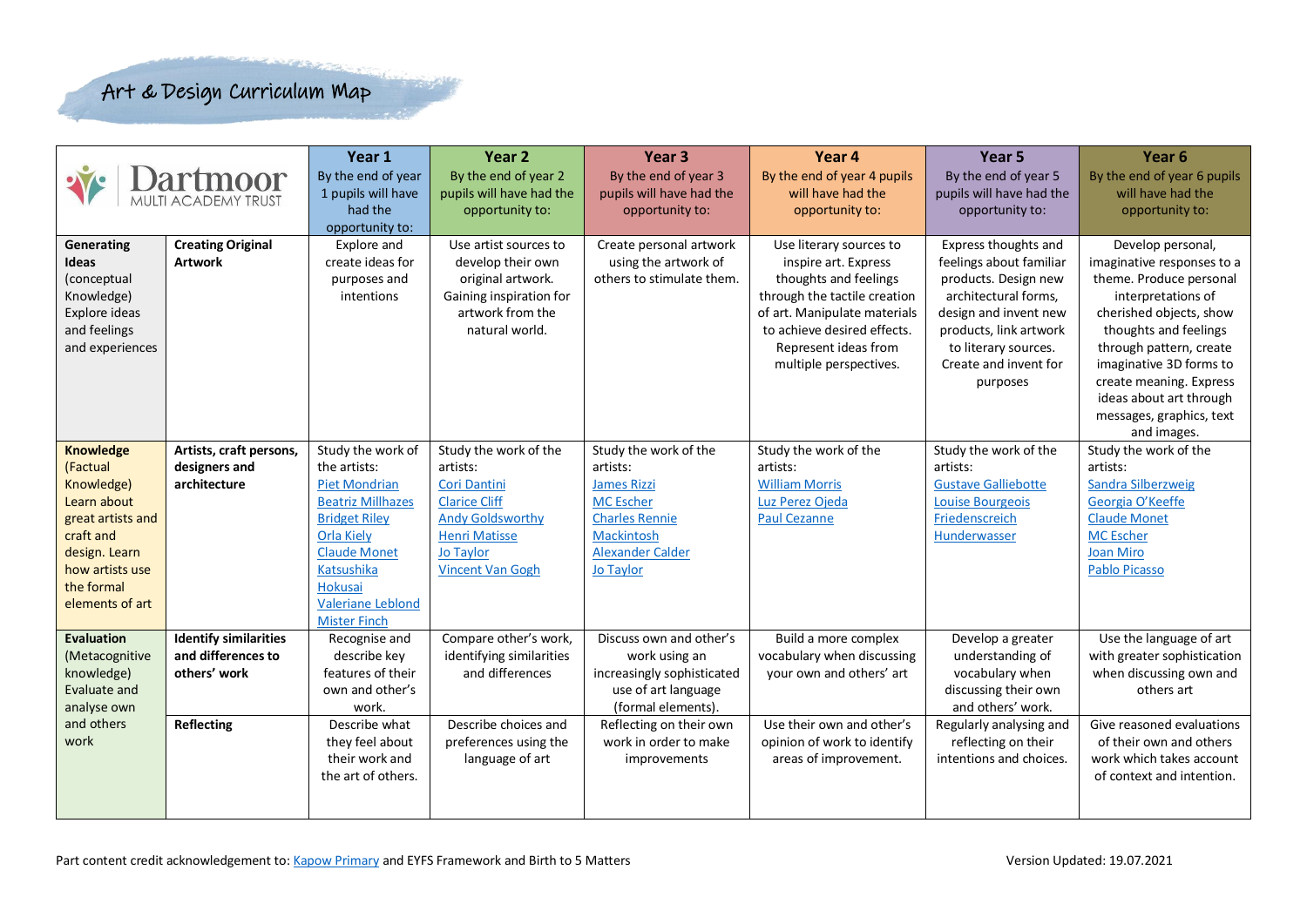| <b>Dartmoor</b><br>MULTI ACADEMY TRUST |                                              | Year 1<br>By the end of year<br>1 pupils will have<br>had the<br>opportunity to: | Year <sub>2</sub><br>By the end of year 2<br>pupils will have had the<br>opportunity to:                          | Year <sub>3</sub><br>By the end of year 3<br>pupils will have had the<br>opportunity to:                                                                      | Year 4<br>By the end of year 4 pupils<br>will have had the<br>opportunity to:                                                                 | Year 5<br>By the end of year 5<br>pupils will have had the<br>opportunity to: | Year <sub>6</sub><br>By the end of year 6 pupils<br>will have had the<br>opportunity to:                                                                                |                                                                                                      |
|----------------------------------------|----------------------------------------------|----------------------------------------------------------------------------------|-------------------------------------------------------------------------------------------------------------------|---------------------------------------------------------------------------------------------------------------------------------------------------------------|-----------------------------------------------------------------------------------------------------------------------------------------------|-------------------------------------------------------------------------------|-------------------------------------------------------------------------------------------------------------------------------------------------------------------------|------------------------------------------------------------------------------------------------------|
| Language/Vocabulary                    |                                              | Tone<br>త<br>Colour                                                              | Primary and<br>secondary<br>colours, tones,<br>energy, warm and<br>cool colours                                   | Blending, shading, 3D<br>illusion, range of shade<br>and light, smudge,<br>blend, Layering<br>Scraping,                                                       | Colour schemes, Tonal<br>Charts, Colour spectrum<br>Contrasting colours<br>Complementary colours                                              | Analogous<br><b>Complex Complimentary</b><br>Colour wash                      | Circling<br>Finger & multi tool<br>blend, sponge work                                                                                                                   | Brush strokes, tones,<br>colour theories, speaking<br>with colour, historical<br>colours             |
|                                        | Making Skills (Formal Elements & Art Skills) | Pattern<br>ळ<br>Line                                                             | Light touch, erase<br>change, outline<br>outlines, wavy,<br>vertical,<br>horizontal, cross<br>hatch, texture      | precise, straight,<br>curved, edge,<br>silhouette, horizontal,<br>vertical, template,<br>overlay, detail                                                      | Variations in Line, light<br>and dark.<br>Plain, busy, boring,<br>energy, Scale Symmetry<br>Grades of pencil, charcoal                        | Scumbling, Hatching, Cross-<br>Hatching, Value, Pressure                      | Sgraffiti<br><b>Contour Hatching</b><br><b>Accent Lines</b><br><b>Focal Point</b><br>Direction, Stippling                                                               | Still life drawing,<br>Shading, detail, accuracy,                                                    |
|                                        |                                              | Shape &<br>Form                                                                  | 2D & 3D Form,<br>geometric,<br>natural forms                                                                      | Contours, outlines,<br>modelling, decoration,<br>texture, objects, natural<br>shapes                                                                          | Man-made objects,<br>Grades of pencil<br>Blocking                                                                                             | Movement, expressions,<br>narrative in form                                   | Fine detail, shapes<br>within shapes,<br>manipulation of form                                                                                                           | Smooth, rough, texture<br>surfaces, limitations of<br>material, timings                              |
|                                        |                                              | Design<br>Craft &                                                                | Shapes,<br>interpretation of<br>subject and<br>design,<br>composition,<br>placement                               | Detail, modelling,<br>collage, decorate,<br>proportion, collaborate,<br>repeat pattern<br>weave, over-and-under,<br>woven, reverse, warp,<br>weft, background | scaling, texture, design,<br>adapt, make, source,<br>variation, reflection,<br>refine                                                         | Repetition, colour wash,<br>imagery, narrative                                | Visual language, design<br>for purpose,<br>communication, design<br>brief, collaborate,<br>advertising, unique<br>Selling Point, packaging,<br>product, media, criteria | Commissions, briefs,<br>narration, discussions of<br>elemental forms,<br>justification, explanation, |
|                                        |                                              | Sculpture & Mixed Media                                                          | Clay, ceramic, 3D<br>form, mark<br>making, texture,<br>pattern., spiral,<br>curves, rolling,<br>pinching, joining | Relief, cutting, circles,<br>scoring, slip<br>Artefact Objects                                                                                                | Wire, bend, shape,<br>decorate, balance,<br>construct, tissue paper,<br>bleed, fix, position, lines,<br>detail, smooth, pattern,<br>symmetry, | Geometry shapes, pitch,<br>collage, relief, slip, form, 3D<br>3D imagery      | Armature, support,<br>weight distribution, top<br>heavy, angles, weight<br>supporting, contours                                                                         | Ideas and inspiration from<br>other forms, combination,<br>manipulation, sculpt, tools,<br>choices   |